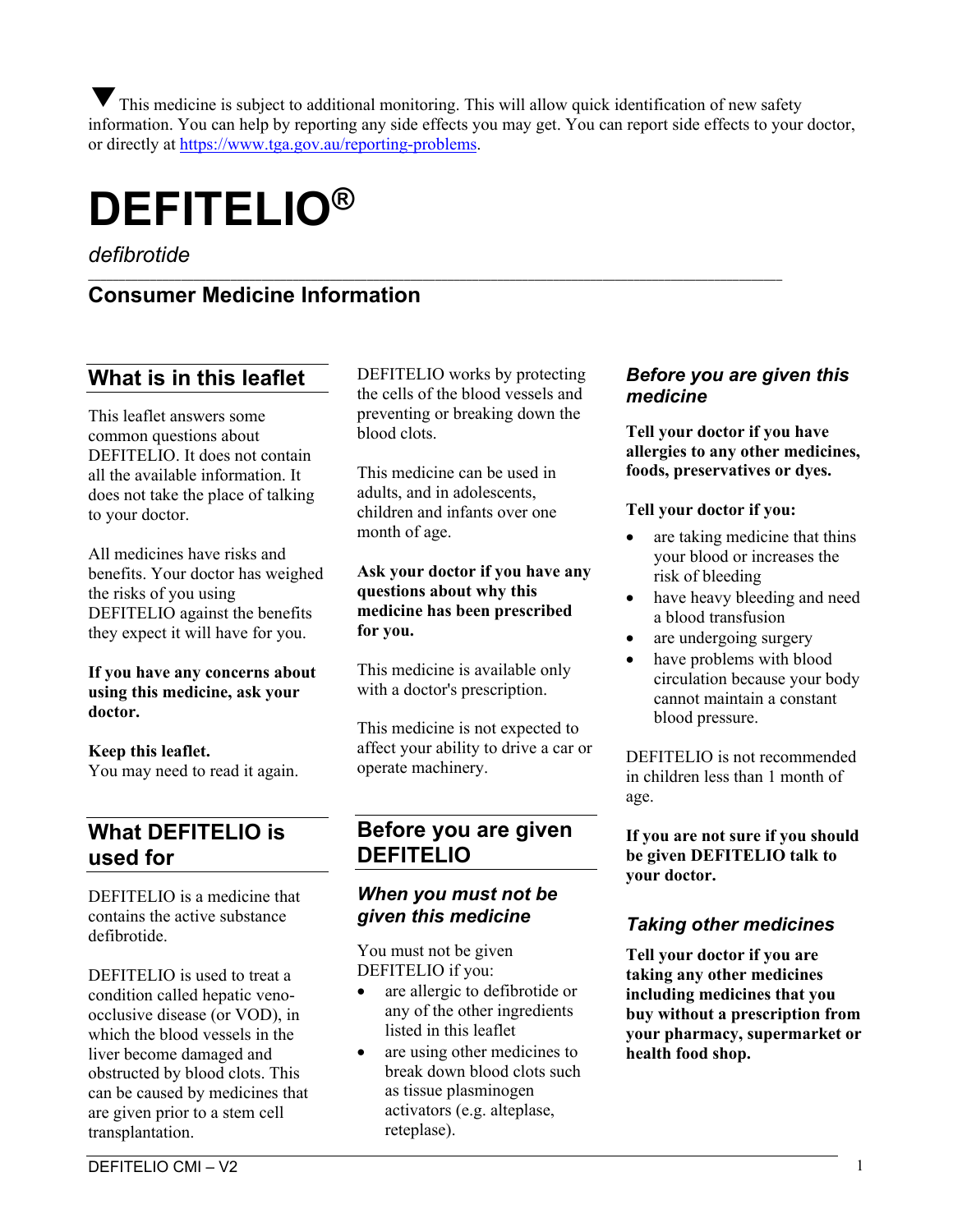#### **Tell your doctor if you are taking any of the following:**

- medicines to break down blood clots, such as tissue plasminogen activators (e.g. alteplase, reteplase).
- medicines used to thin your blood such as aspirin, heparin sodium, warfarin, dabigatran etexilate, rivaroxaban, apixaban
- non-steroidal antiinflammatory medicines such as ibuprofen, naproxen, diclofenac and other nonsteroidal anti-inflammatory medicines.

## *Pregnancy*

**If you are pregnant, think you may be pregnant or are planning to have a baby, tell your doctor.**

Defitelio should not be used during pregnancy unless there is a definite need. Your doctor will discuss with you the risk and benefit involved in using DEFITELIO during pregnancy. **If you are sexually active and you or your partner could become pregnant, you both must use effective contraception during treatment with DEFITELIO and for 1 week after stopping the treatment.**

## *Breastfeeding*

**If you are breastfeeding, tell your doctor.**

Your doctor can discuss with you the risk and benefits involved.

**If you have not told your doctor about any of the above, tell him/her before you are given DEFITELIO.**

# **How DEFITELIO is given**

The treatment with DEFITELIO can be initiated and continuously supervised only by an experienced doctor in a hospital or in a specialised centre for stem cell transplantation.

## *How much is given*

The total dose of DEFITELIO that is given is calculated based on your body weight. The calculation of the dose in children from one month to 18 years of age is the same as in adults.

## *How it is given*

DEFITELIO will be given via a drip (a slow injection into your veins) over a 2-hour period. This is also called an intravenous infusion.

## *When it is given*

You will receive this treatment four times a day for at least 21 days or until your symptoms resolve.

# *If you miss a dose*

**Tell your doctor or nurse immediately if you think you have missed a dose of DEFITELIO.**

As you will be given this medicine by a doctor or a nurse it is unlikely that a dose will be missed. You must not be given a double dose to make up for a missed dose.

## *If you are given too much (overdose)*

As DEFITELIO is given to you under the supervision of your doctor it is unlikely that you will be given too much. However, if you experience any side effects after being given DEFITELIO, tell your doctor immediately.

# **Side effects**

Like all medicines, DEFITELIO can cause side effects, although not everybody gets them. Your doctor will discuss these with you and explain the risks and benefits of your treatment.

#### **Ask your doctor or pharmacist to answer any questions you may have.**

#### **Tell your doctor or nurse immediately if you notice any of the following as you may require medical attention:**

- signs of increased or unusual bleeding or bruising during or after treatment
- nosebleeds
- passing of blood in the urine or faeces
- dark coloured faeces
- bloody diarrhoea
- vomiting blood or material that looks like coffee grounds
- bleeding from the infusion line or catheter
- bleeding at the site of injection
- bleeding from the mouth
- bleeding from the eye
- chest pain
- shortness of breath
- rapid heart beat
- fever or high temperature
- dizziness or light-headedness